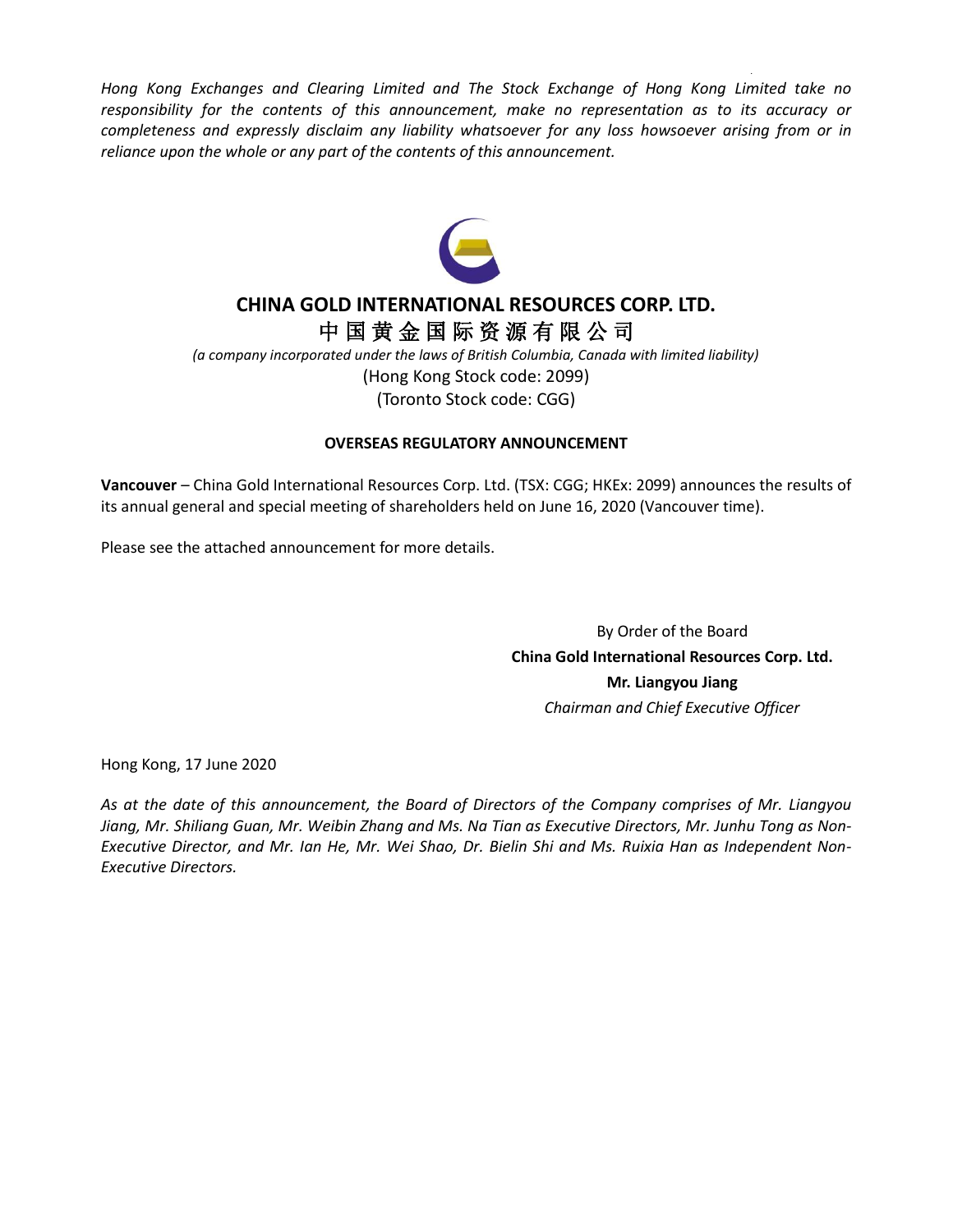

### **China Gold International Reports Results of its Annual General and Special Meeting of Shareholders**

**VANCOUVER**, June 16, 2020 - China Gold International Resources Corp. Ltd. (TSX: CGG; HKEx: 2099) (the "**Company**" or "**China Gold International Resources**") announces the results of its annual general and special meeting of shareholders (the "**AGM**") held on June 16, 2020 (Vancouver time).

A total of 278,188,889 common shares, representing 70.18% of the issued and outstanding common shares of the Company, were present in person or by proxy at the meeting. The detailed results are presented below:

| No. | <b>Resolutions</b>                                                                                   |                                                                                                                                                                                                                                                          | <b>Number of Votes</b> |                |              |
|-----|------------------------------------------------------------------------------------------------------|----------------------------------------------------------------------------------------------------------------------------------------------------------------------------------------------------------------------------------------------------------|------------------------|----------------|--------------|
| 1.  | To set the number of directors of the<br>Company at nine (9);                                        |                                                                                                                                                                                                                                                          | For                    | <b>Against</b> | <b>Total</b> |
|     |                                                                                                      |                                                                                                                                                                                                                                                          | 277,840,497            | 348,392        | 278,188,889  |
| 2.  | To elect as directors:                                                                               |                                                                                                                                                                                                                                                          | For                    | Withheld       | <b>Total</b> |
|     | (i)                                                                                                  | Liangyou JIANG                                                                                                                                                                                                                                           | 247,144,595            | 31,044,294     | 278,188,889  |
|     | (ii)                                                                                                 | <b>Shiliang GUAN</b>                                                                                                                                                                                                                                     | 264,146,304            | 14,042,585     | 278,188,889  |
|     | (iii)                                                                                                | Weibin ZHANG                                                                                                                                                                                                                                             | 264,176,924            | 14,011,965     | 278,188,889  |
|     | (iv)                                                                                                 | Junhu TONG                                                                                                                                                                                                                                               | 264,178,429            | 14,010,460     | 278,188,889  |
|     | (v)                                                                                                  | Na TIAN                                                                                                                                                                                                                                                  | 264,176,824            | 14,012,065     | 278,188,889  |
|     | (vi)                                                                                                 | lan HE                                                                                                                                                                                                                                                   | 275,537,481            | 2,651,408      | 278,188,889  |
|     | (vii)                                                                                                | Wei SHAO                                                                                                                                                                                                                                                 | 273,903,392            | 4,285,497      | 278,188,889  |
|     | (viii)                                                                                               | <b>Bielin SHI</b>                                                                                                                                                                                                                                        | 277, 273, 311          | 915,578        | 278,188,889  |
|     | (ix)                                                                                                 | Ruixia HAN                                                                                                                                                                                                                                               | 277,273,331            | 915,558        | 278,188,889  |
| 3.  | To re-appoint Deloitte Touche Tohmatsu                                                               |                                                                                                                                                                                                                                                          | For                    | Withheld       | <b>Total</b> |
|     | as the auditors of the Company and<br>authorize the board of directors to fix<br>their remuneration; |                                                                                                                                                                                                                                                          | 278,110,747            | 78,142         | 278,188,889  |
| 4.  | To grant to the board of directors a                                                                 |                                                                                                                                                                                                                                                          | For                    | <b>Against</b> | <b>Total</b> |
|     | accordingly;                                                                                         | general mandate to allot, issue and<br>otherwise deal with unissued shares not<br>exceeding 20% of the aggregate number<br>of issued shares of the Company as at the<br>date of the passing of this resolution and<br>the said approval shall be limited | 247,340,663            | 30,848,226     | 278,188,889  |
| 5.  | To grant to the board of directors a                                                                 |                                                                                                                                                                                                                                                          | For                    | <b>Against</b> | <b>Total</b> |
|     |                                                                                                      | general mandate to repurchase shares<br>not exceeding 10% of the aggregate<br>number of issued shares of the Company                                                                                                                                     | 278,115,698            | 73,191         | 278,188,889  |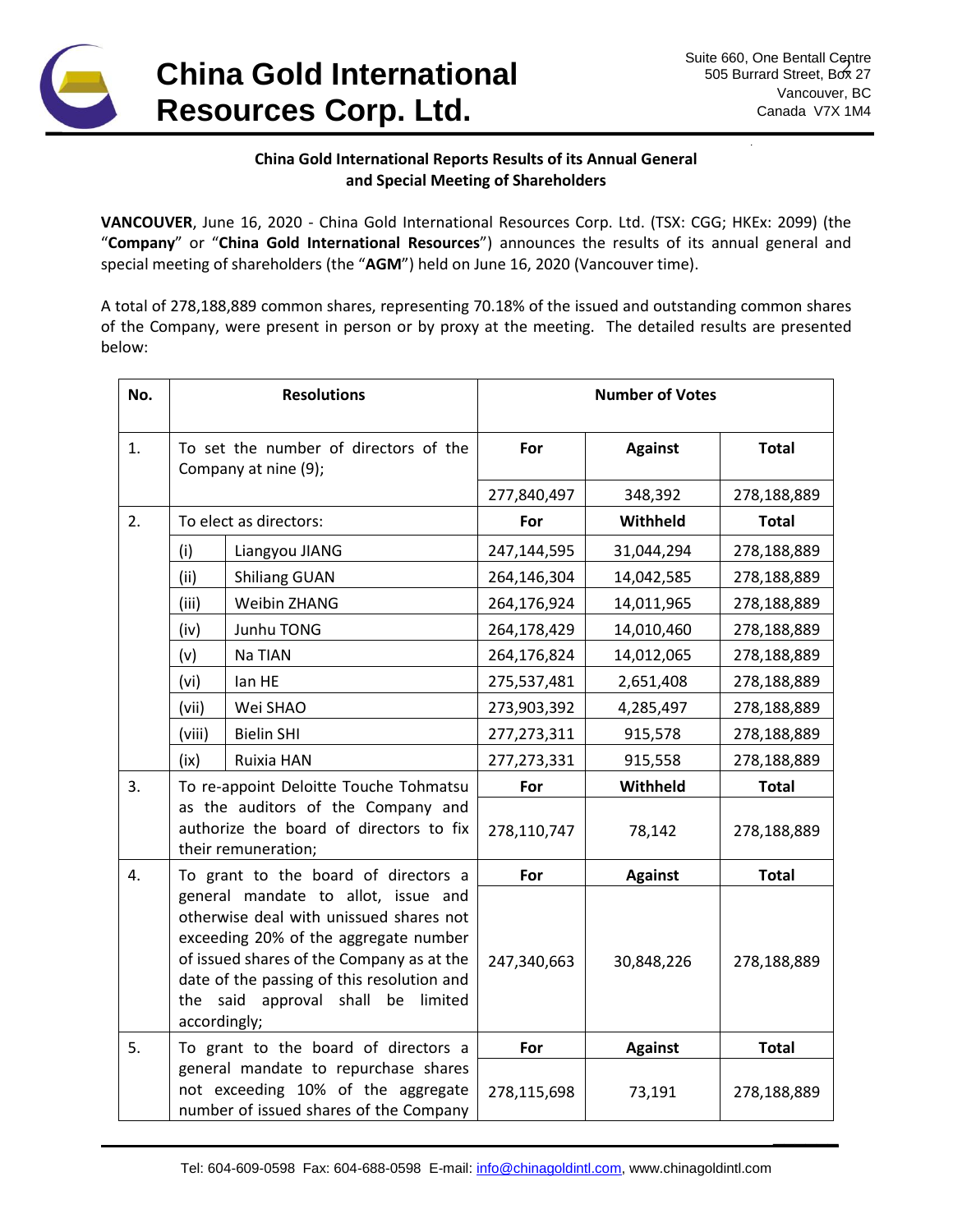

# **China Gold International Resources Corp. Ltd.**

**\_\_\_\_\_\_**

|    | as at the date of the passing of this<br>resolution and the said approval shall be<br>limited accordingly;                                                                                                                                         |             |                |              |
|----|----------------------------------------------------------------------------------------------------------------------------------------------------------------------------------------------------------------------------------------------------|-------------|----------------|--------------|
| 6. | To extend the share allotment mandate<br>by the addition thereto of the shares<br>repurchased by the Company;                                                                                                                                      | For         | <b>Against</b> | <b>Total</b> |
|    |                                                                                                                                                                                                                                                    | 247,585,573 | 30,603,316     | 278,188,889  |
| 7. | To vote on an ordinary resolution of the                                                                                                                                                                                                           | For         | <b>Against</b> | <b>Total</b> |
|    | shareholders<br>independent<br>of<br>the<br>Company approving the 3 <sup>rd</sup> Supplemental<br><b>Products</b><br>and<br><b>Services</b><br>Framework<br>Agreement, the Cap thereunder, and the<br>transactions contemplated thereunder;<br>and | 122,302,114 | 91,945         | 122,394,059  |
| 8. | To vote on an ordinary resolution of the                                                                                                                                                                                                           | For         | <b>Against</b> | <b>Total</b> |
|    | shareholders<br>independent<br>of<br>the<br>Company approving the 3 <sup>rd</sup> Supplemental<br>Contract for Purchase and Sale of Doré,<br>the Cap thereunder, and the transactions<br>contemplated thereunder.                                  | 122,300,744 | 93,315         | 122,394,059  |

Each of the 3<sup>rd</sup> Supplemental Contract for Purchase and Sale of Doré and the 3<sup>rd</sup> Supplemental Products and Services Framework Agreement constitute "related party transactions" for purposes of Multilateral Instrument 61-101 – Protection of Minority Securityholders in Special Transactions ("**MI 61-101**"). Pursuant to MI 61-101, related party transactions are subject to formal valuation and minority shareholder approval requirements unless an exemption is available. The minority shareholder approval requirements are similar to those set out in the rules of the Hong Kong Stock Exchange, so since minority shareholder approval was received at the AGM, the Company has not considered applied exemptions which would be available under MI 61-101. Each of the 3<sup>rd</sup> Supplemental Contract for Purchase and Sale of Doré and the 3<sup>rd</sup> Supplemental Products and Services Framework Agreement are exempt from the valuation requirements of MI 61-101. The 3<sup>rd</sup> Supplemental Contract for Purchase and Sale of Doré is exempt pursuant to section 5.5(d) of MI 61-101 as it constitutes the sale of inventory of the Company in the ordinary course of business. The 3 $^{rd}$ Supplemental Products and Services Framework Agreement is comprised of several components. The mining service component is not contemplated under MI 61-101 as constituting a related party transaction. The sale of copper concentrate is exempt pursuant to section 5.5(d) of MI 61-101 as it constitutes the sale